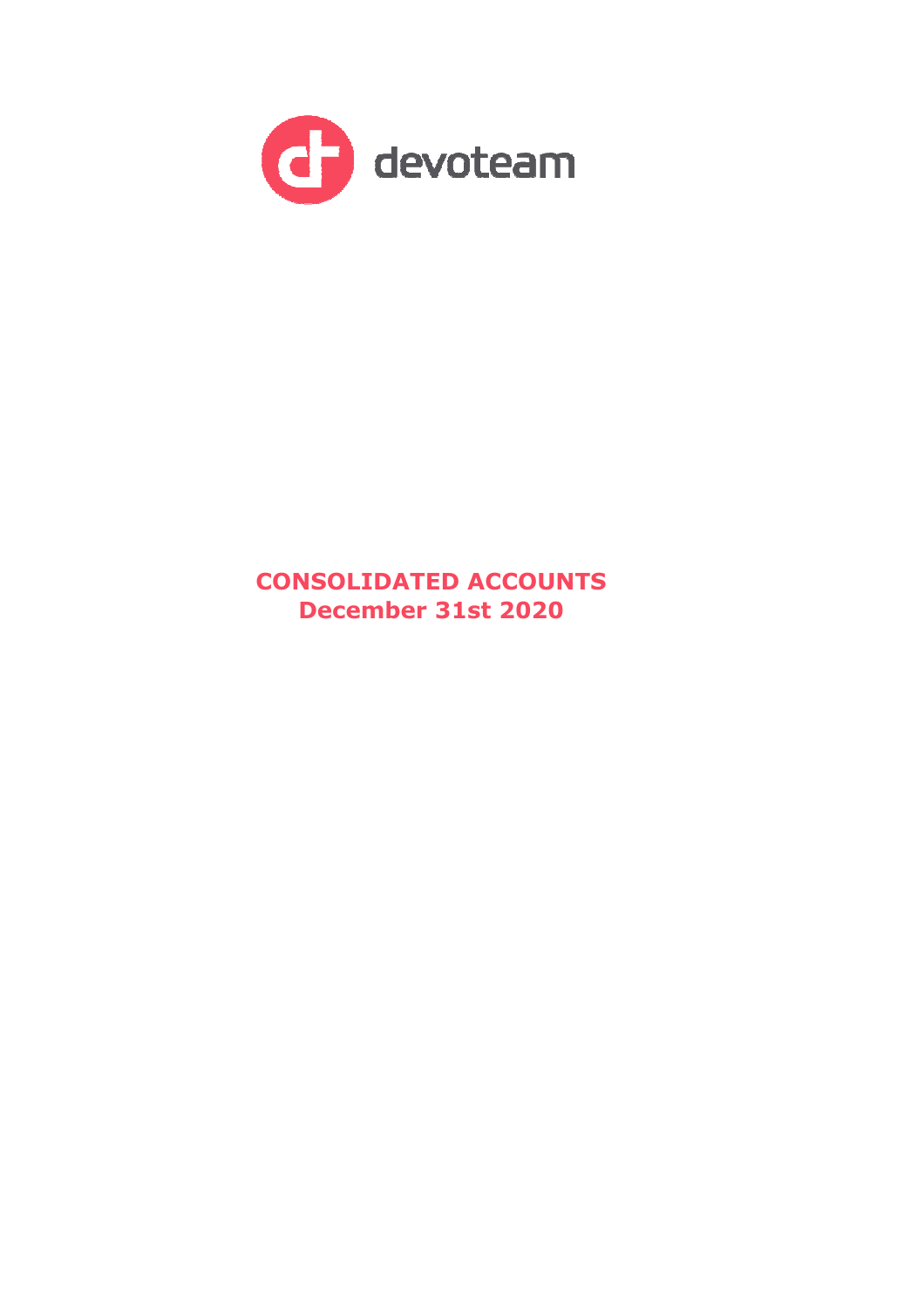## **CONSOLIDATED STATEMENT OF FINANCIAL POSITION**

| <b>ASSETS (in thousands of euros)</b> | <b>31 December 2020</b> | 31 December 2019 |
|---------------------------------------|-------------------------|------------------|
| Goodwill                              | 146 725                 | 136 564          |
| Other intangible assets               | 3 4 2 7                 | 4 0 9 8          |
| Tangible assets                       | 10 978                  | 11 565           |
| Lease right-of-use assets             | 42 947                  | 44 733           |
| Financial assets                      | 7 1 5 6                 | 5 8 6 3          |
| Investments in associates             | 2 3 5 8                 | 4 9 7 5          |
| Investments property                  | $\Omega$                | 457              |
| Deferred tax assets                   | 7876                    | 6863             |
| Other non-current assets              | 249                     | 183              |
| <b>TOTAL NON-CURRENT ASSETS</b>       | 221 716                 | 215 301          |
| Trade receivables                     | 233 249                 | 238 425          |
| Other receivables                     | 61 380                  | 40 994           |
| Tax receivables                       | 5 2 6 3                 | 5 7 8 4          |
| Other current financial assets        | 4 6 7 7                 | 2 3 8 9          |
| Cash and cash equivalents             | 154 631                 | 81 659           |
| <b>TOTAL CURRENT ASSETS</b>           | 459 199                 | 369 251          |
| <b>TOTAL ASSETS</b>                   | 680 915                 | 584 552          |

| <b>SHAREHOLDERS' FUNDS &amp; LIABILITIES (in thousands of euros)</b> | 31 December 2020 | 31 December 2019 |
|----------------------------------------------------------------------|------------------|------------------|
| Share capital                                                        | 1 2 6 3          | 1 2 6 3          |
| Share premium                                                        | 1934             | 1934             |
| Consolidated reserves                                                | 174 914          | 154 983          |
| Treasury shares                                                      | (1263)           | (1263)           |
| <b>Translation reserves</b>                                          | (3007)           | (2154)           |
| Profit for the year                                                  | 40 829           | 41 571           |
| TOTAL EQUITY ATTRIB. TO EQUITY HOLDERS OF PARENT COMPANY             | 214 670          | 196 334          |
| Non-controlling interests                                            | 16 518           | 15 050           |
| <b>TOTAL EOUITY</b>                                                  | 231 188          | 211 385          |
| Loans and borrowings                                                 | 1 6 9 4          | 31 835           |
| Lease liabilities                                                    | 31 241           | 33 546           |
| Provisions                                                           | 3842             | 1 0 5 8          |
| Pension liabilities                                                  | 4 800            | 4 4 4 2          |
| Deferred tax liabilities                                             | 1 1 1 0          | 1 2 7 5          |
| Other liabilities                                                    | 29 27 6          | 17 741           |
| <b>TOTAL NON-CURRENT LIABILITIES</b>                                 | 71962            | 89 897           |
| Loans, borrowings and bank overdraft                                 | 33 132           | 1873             |
| Lease liabilities                                                    | 12 330           | 11 680           |
| Provisions                                                           | 9 9 7 9          | 7 241            |
| Trade payables                                                       | 76 450           | 57 318           |
| Tax and social security liabilities                                  | 137 429          | 128 201          |
| Income tax payable                                                   | 8 5 3 9          | 5 2 5 6          |
| Other liabilities                                                    | 99 906           | 71 701           |
| <b>TOTAL CURRENT LIABILITIES</b>                                     | 377 765          | 283 270          |
| <b>TOTAL LIABILITIES</b>                                             | 449 727          | 373 168          |
| <b>TOTAL EQUITY &amp; LIABILITIES</b>                                | 680 915          | 584 552          |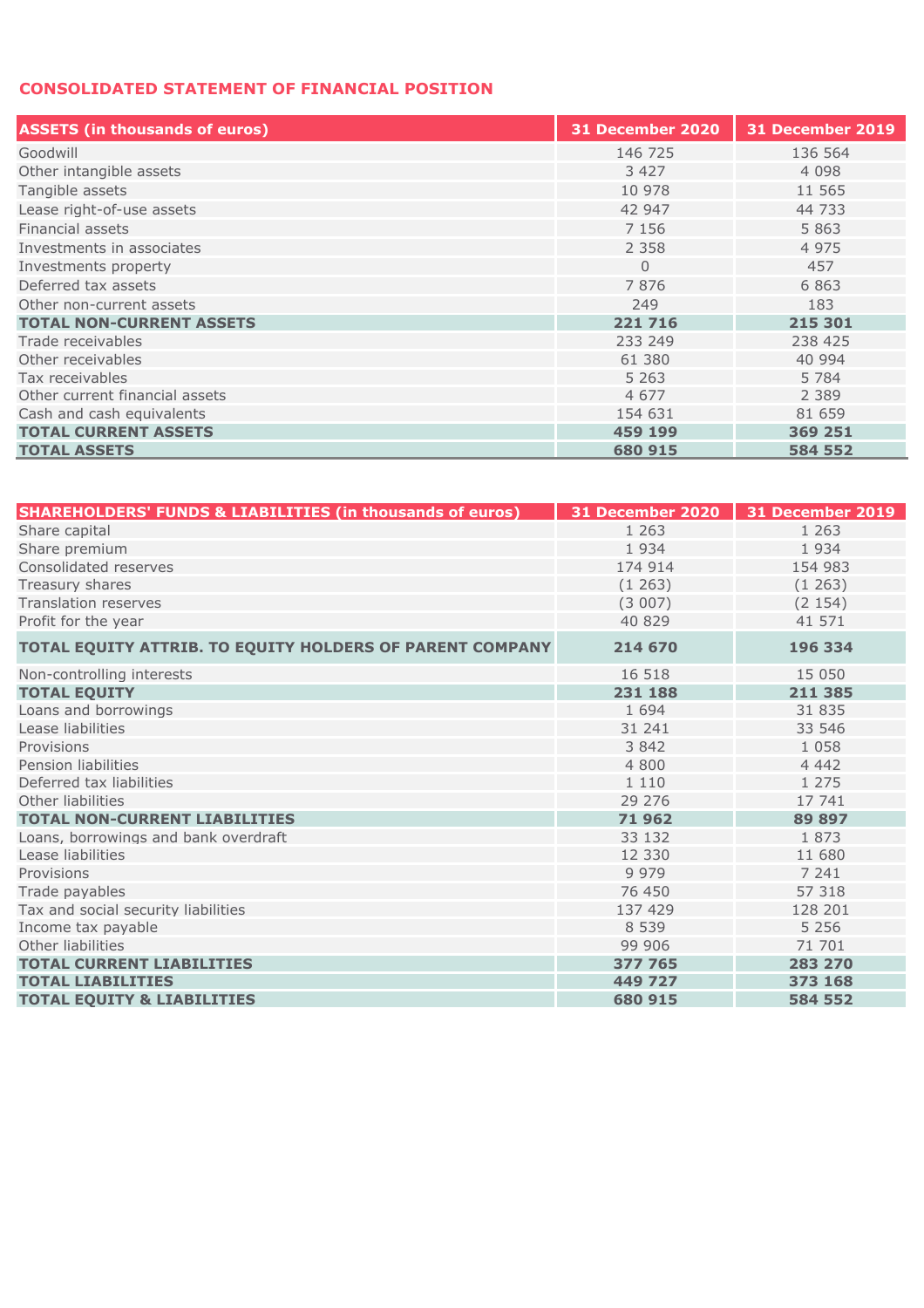### **CONSOLIDATED INCOME STATEMENT**

| (in thousands of euros, except per share amounts)            | 31 December 2020 | <b>31 December 2019</b> |  |  |
|--------------------------------------------------------------|------------------|-------------------------|--|--|
| <b>NET REVENUE</b>                                           | 760 371          | 761870                  |  |  |
| Other income                                                 | 0                | $\overline{0}$          |  |  |
| CURRENT OPERATING INCOME                                     | 760 371          | 761 870                 |  |  |
| Purchase of merchandise                                      | (8263)           | (4963)                  |  |  |
| Other purchase and external charges                          | (160621)         | (171648)                |  |  |
| <b>Taxes</b>                                                 | (6166)           | (4419)                  |  |  |
| Payroll expenses                                             | (489649)         | (483590)                |  |  |
| Fixed assets depreciation                                    | (19501)          | (17907)                 |  |  |
| Increase in provision from current assets                    | (2508)           | (377)                   |  |  |
| Other expenses                                               | $\Omega$         | (3)                     |  |  |
| <b>CURRENT OPERATING EXPENSES</b>                            | (686708)         | (682907)                |  |  |
| <b>OPERATING MARGIN</b>                                      | 73 663           | 78 963                  |  |  |
| Cost of share-based payment                                  | (627)            | (950)                   |  |  |
| Amort. of customer relationships resulting from acquisitions | (1156)           | (1678)                  |  |  |
| <b>CURRENT OPERATING PROFIT</b>                              | 71880            | 76 335                  |  |  |
| Other operating income                                       | 15 343           | 1799                    |  |  |
| Other operating expenses                                     | (15287)          | (474)                   |  |  |
| <b>OPERATING PROFIT</b>                                      | 71935            | 73 391                  |  |  |
| Financial income                                             | 989              | 447                     |  |  |
| Financial expenses                                           | (4784)           | (3820)                  |  |  |
| <b>FINANCIAL RESULT</b>                                      | (3795)           | (3373)                  |  |  |
| Share of profit of associates                                | 2 3 2 1          | 534                     |  |  |
| <b>PROFIT BEFORE INCOME TAX</b>                              | 70 461           | 70 551                  |  |  |
| Income tax expense                                           | (24062)          | (23006)                 |  |  |
| <b>PROFIT FOR THE YEAR</b>                                   | 46 399           | 47 546                  |  |  |
| Attributable to:                                             |                  |                         |  |  |
| <b>Equity holders of the parent company</b>                  | 40 829           | 41 571                  |  |  |
| Non-controlling interests                                    | 5 5 6 9          | 5974                    |  |  |
| <b>Basic earnings per share (euro)</b>                       | 4,98             | 5,09                    |  |  |
| Diluted earnings per share (euro)                            | 4,96             | 5,07                    |  |  |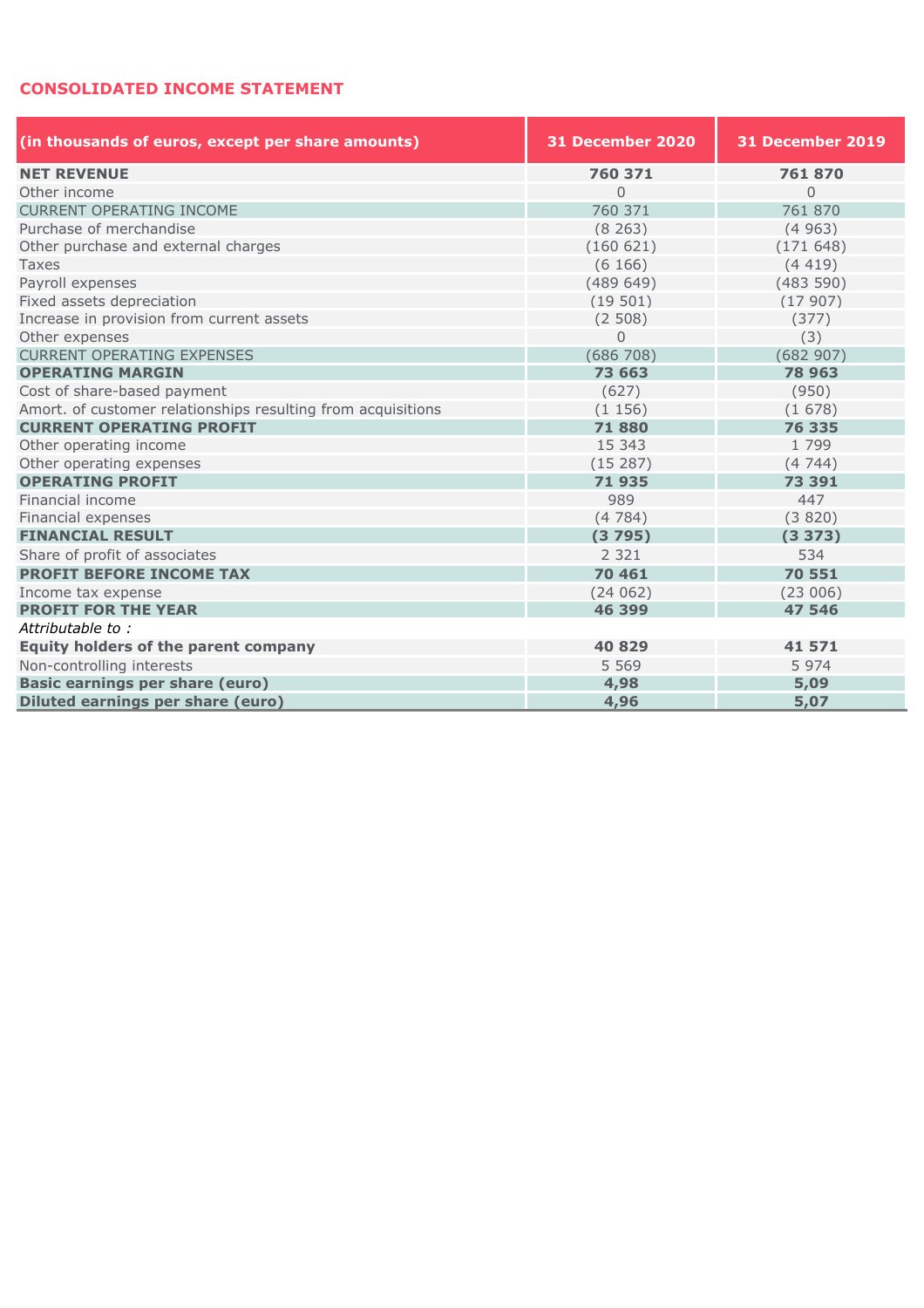#### **CONSOLIDATED STATEMENT OF COMPREHENSIVE INCOME**

| (in thousands of euros)                                              | 31 December 2020 | 31 December 2019 |
|----------------------------------------------------------------------|------------------|------------------|
| <b>Profit for the year</b>                                           | 46 399           | 47 546           |
| Defined benefit plan actuarial gains (losses)                        | 222              | (40)             |
| Deferred taxes on defined benefit plan actuarial gains (losses)      | 343              |                  |
| Items that will never be reclassified to profit or loss              | 565              | (33)             |
| Foreign currency translation differences                             | (1065)           | 247              |
| Items that are or may be reclassified subsequently to profit or loss | (1065)           | 247              |
| Other comprehensive income (loss) for the year, net of income tax    | (499)            | 214              |
| <b>Comprehensive income for the period</b>                           | 45 899           | 47 761           |
| Attributable to:                                                     |                  |                  |
| Equity holders of the parent company                                 | 40 525           | 41 691           |
| Non-controlling interests                                            | 5 3 7 4          | 6 0 7 0          |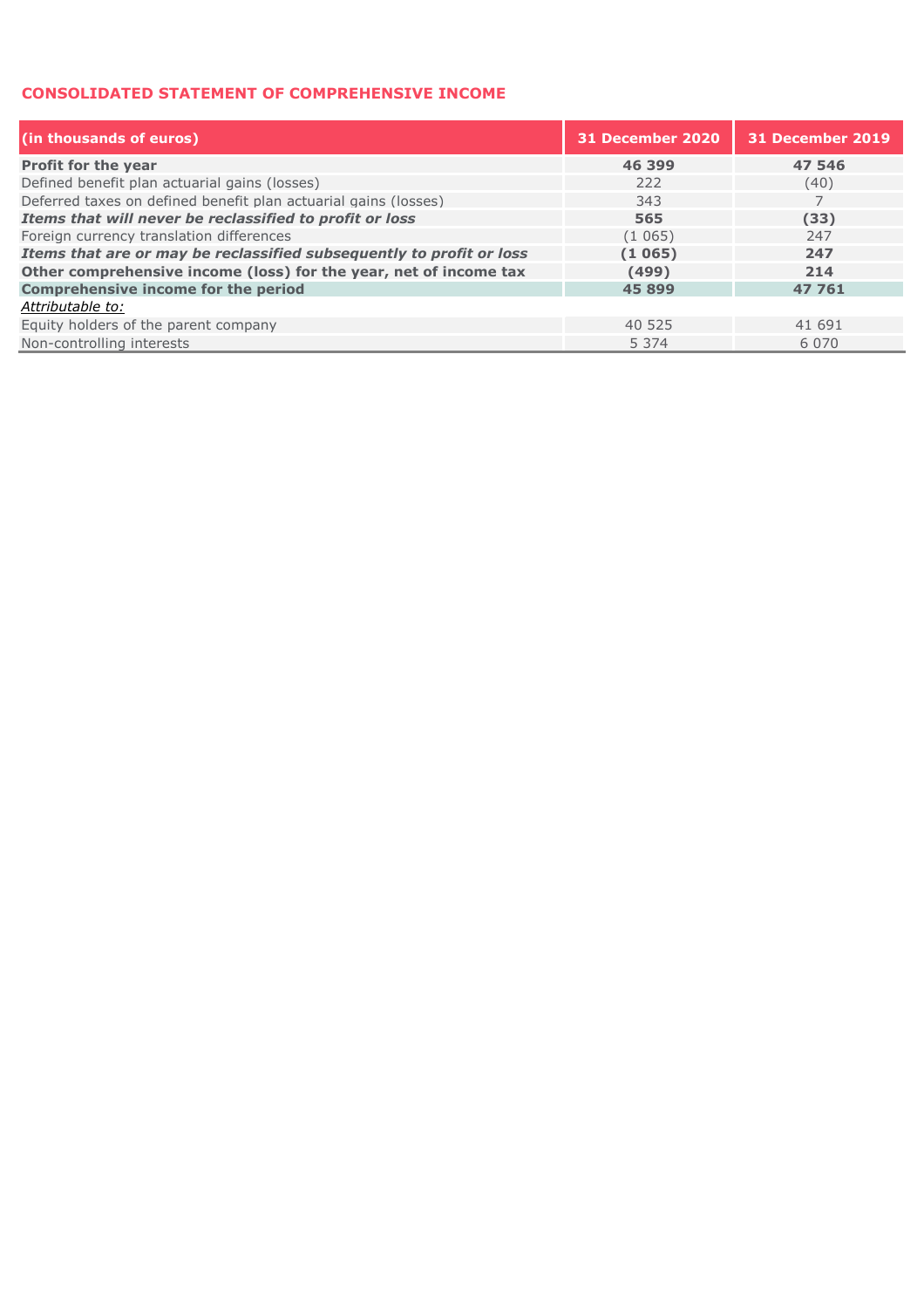#### **CONSOLIDATED STATEMENT OF CASH FLOWS**

| (in thousands of euros)                                               | 31 December 2020 | 31 December 2019 |
|-----------------------------------------------------------------------|------------------|------------------|
| <b>Profit for the year</b>                                            | 46 399           | 47 546           |
| Adiustments for:                                                      |                  |                  |
| Share of profit of associates                                         | (2 321)          | (534)            |
| Income tax expense                                                    | 24 062           | 23 006           |
| Amortisation and provision                                            | 33 444           | 20 668           |
| Other transactions without impact on cash and cash equivalents        | 725              | (266)            |
| Income from asset disposals                                           | (14 203)         | (374)            |
| Net interests income                                                  | 2 4 3 1          | 3 4 1 5          |
| Change in net working capital                                         | 39 397           | (2537)           |
| Income tax paid                                                       | (20 245)         | (18607)          |
| Net cash from operating activities                                    | 109 689          | 72 318           |
| Purchase of fixed assets                                              | (3957)           | (6760)           |
| Purchase of financial assets                                          | (881)            | (1740)           |
| Proceeds from sale of fixed assets                                    | 306              | 150              |
| Dividends received                                                    | 3 3 9 6          | 506              |
| Proceeds from sale of financial assets                                | 14 012           | 3 6 6 5          |
| Proceeds from sale of subsidiaries, net of cash disposed of           | (88)             | 397              |
| Acquisition of subsidiaries, net of cash acquired                     | (20707)          | (19950)          |
| Net cash from investing activities                                    | (7918)           | (23731)          |
| Proceeds from issue of share capital                                  |                  | (0)              |
| Repayments of borrowings                                              | (1255)           | (1870)           |
| Proceeds from borrowings                                              | $\overline{4}$   | 806              |
| Payment of lease liabilities                                          | (14620)          | (12708)          |
| Change in factored receivables (net of security deposit)              | (99)             | (5675)           |
| Interests paid                                                        | (2549)           | (2817)           |
| Acquisition of non-controlling interests                              | (6498)           | (8776)           |
| Reduction in ownership interests while retaining control              | 74               | 733              |
| Dividends paid                                                        | (3826)           | (11704)          |
| Transactions on own shares                                            |                  | 54               |
| Net cash from financing activities                                    | (28770)          | (41957)          |
| Net change in cash and cash equivalents                               | 73 001           | 6 6 2 9          |
| Net cash and cash equivalents at 1 January                            | 81 592           | 74 643           |
| Effect of non current assets held for sale                            |                  |                  |
| Effect of exchange rate fluctuation on cash held                      | (1493)           | 320              |
| Net cash and cash equivalents at year end                             | 153 101          | 81 592           |
| Reconciliation with cash and cash equivalents in the balance sheet    |                  |                  |
| Cash and cash equivalents in the balance sheet                        | 154 632          | 81 659           |
| Bank overdrafts                                                       | (1531)           | (67)             |
| Cash and cash equivalents in the consolidated statement of cash flows | 153 101          | 81 592           |